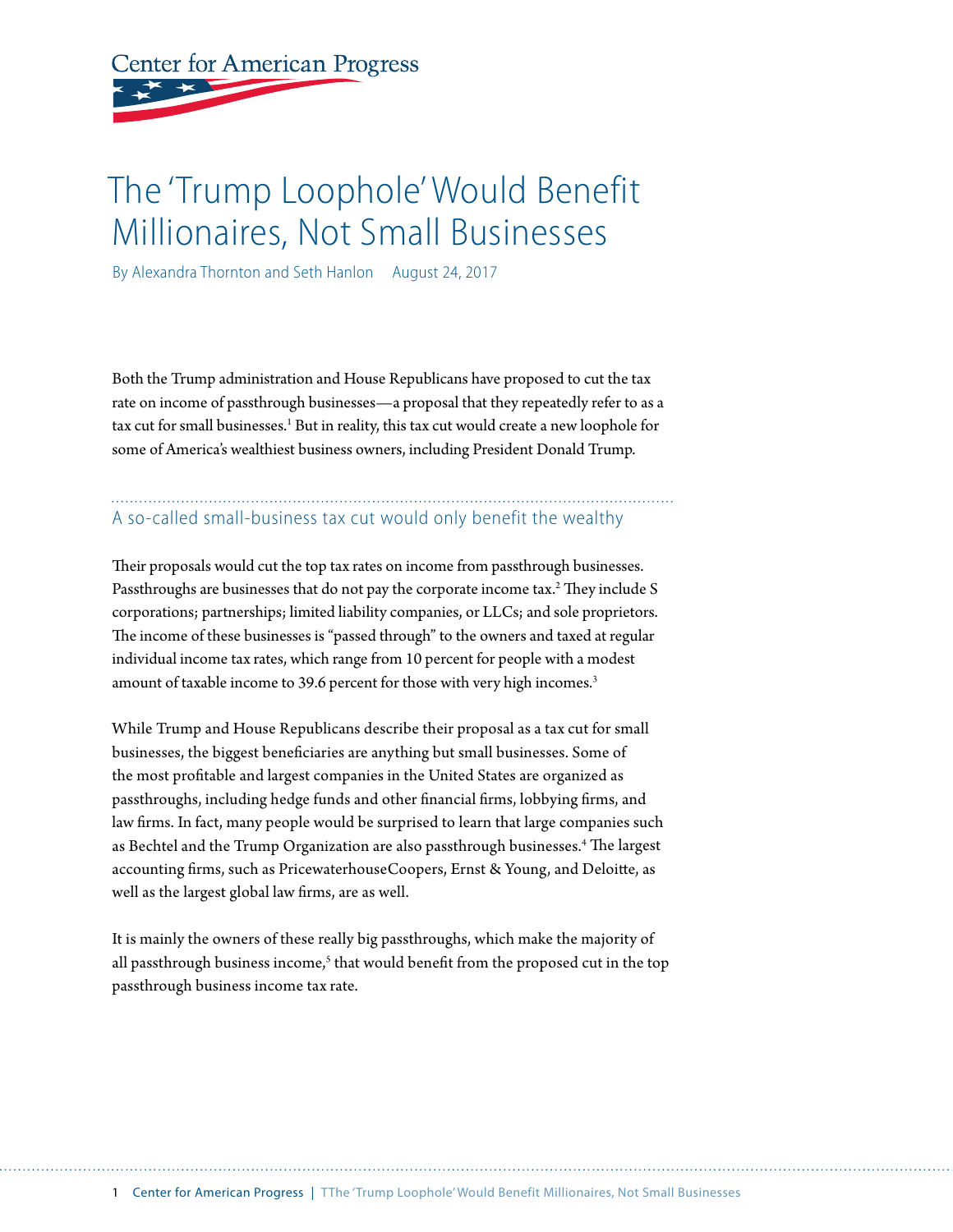#### Many small businesses would get little or nothing from a cut in the passthrough tax rate

Cutting the top tax rate for passthrough businesses from 39.5 percent to 15 percent (as Trump has proposed) or 25 percent (as the House GOP has proposed) would only benefit the comparatively small number of large passthrough businesses that currently pay higher tax rates. But 86 percent of passthrough businesses fall in the 25 percent bracket or lower, which means they would not benefit at all from cutting the top tax rate to 25 percent.<sup>6</sup> In fact, two-thirds of passthrough businesses are in the 15 percent bracket or lower and thus would not benefit from either proposal.<sup>7</sup>

The Tax Policy Center has estimated the cost of this windfall for wealthy business owners and has shown just how skewed it is to the very top of the income ladder:

- Share of the tax cut that goes to millionaires: 68 percent under the Trump plan and 79 percent under the House GOP plan<sup>8</sup>
- Share of the tax cut that goes to taxpayers with annual incomes less than \$200,000: 0.8 percent under the Trump plan and less than 2.9 percent under the House GOP plan
- Average tax cut for millionaires: \$114,000 under the Trump plan and \$49,000 under the House GOP plan



#### Passthrough businesses already pay lower average tax rates than traditional corporations

Some policymakers have argued that cutting the top passthrough rate is necessary to provide "parity" with C corporations. In fact, passthrough businesses today are taxed more favorably than C corporations.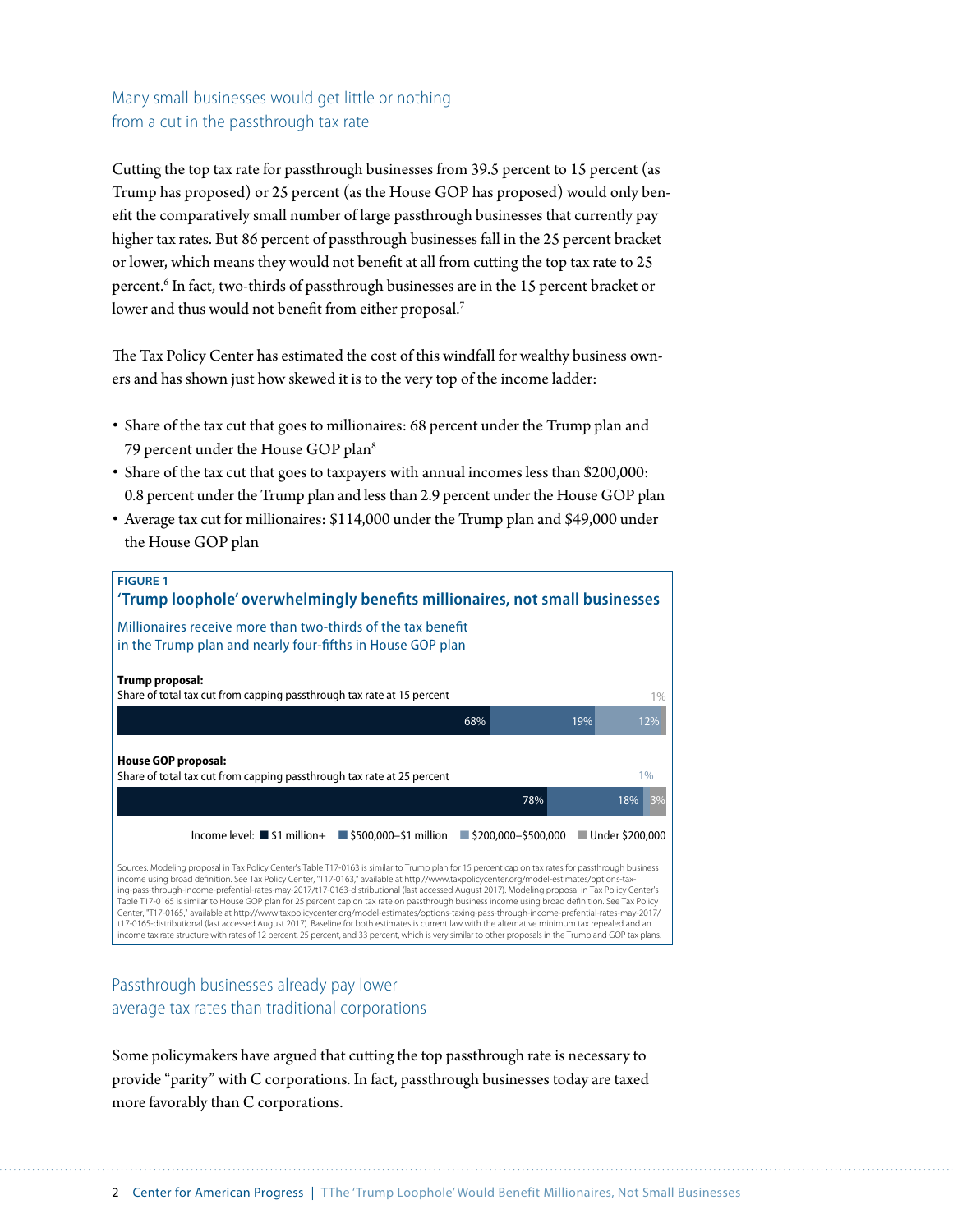Historically, S corporations and partnerships were created for smaller, simpler forms of business. But cuts to the individual tax rates in the Tax Reform Act of 1986 combined with more lenient legal rules for passthroughs across the 50 states led an increasing number of businesses to shift to LLC and S corporation form. $^9$  These companies can now enjoy limited liability for their owners, just as traditional, or C, corporations do, and have up to 100 unrelated shareholders or an unlimited number of partners, while not paying corporate income tax. Overall, the average effective tax rate for passthrough businesses—the percentage of their income that they actually pay in taxes, taking into account both business-level and owner-level taxes—is lower than for C corporations.10



#### Lost revenue from the Trump loophole would threaten programs and investments that ensure economic opportunity for all Americans, including small-business owners

The Trump loophole would reduce federal revenue by \$1.4 trillion over the next 10 years, according to the Tax Policy Center; when taking into account that business owners would recharacterize some of their wage and salary income to exploit the new loophole, the loophole would cost \$2 trillion.<sup>11</sup> The House GOP passthrough tax cut would cost \$572 billion over 10 years—or \$664 billion, taking into account the recharacterization of income.

In their budgets, Trump and the House Republicans plan to pay for the Trump loophole and other tax cuts for the wealthy with cuts to programs that help ensure an economy that works for all, including small-business owners. For example, the Trump budget released in May would cut domestic programs (so-called nondefense discretionary programs) even further than they were cut under the automatic, across-the-board "sequestration" cuts.<sup>12</sup> These funds go to investments in education, job training, basic research, and infrastructure—which provide a foundation for economic growth and support domestic businesses.

*Alexandra Thornton is the senior director of Tax Policy for Economic Policy at the Center for American Progress. Seth Hanlon is a senior fellow at the Center.*